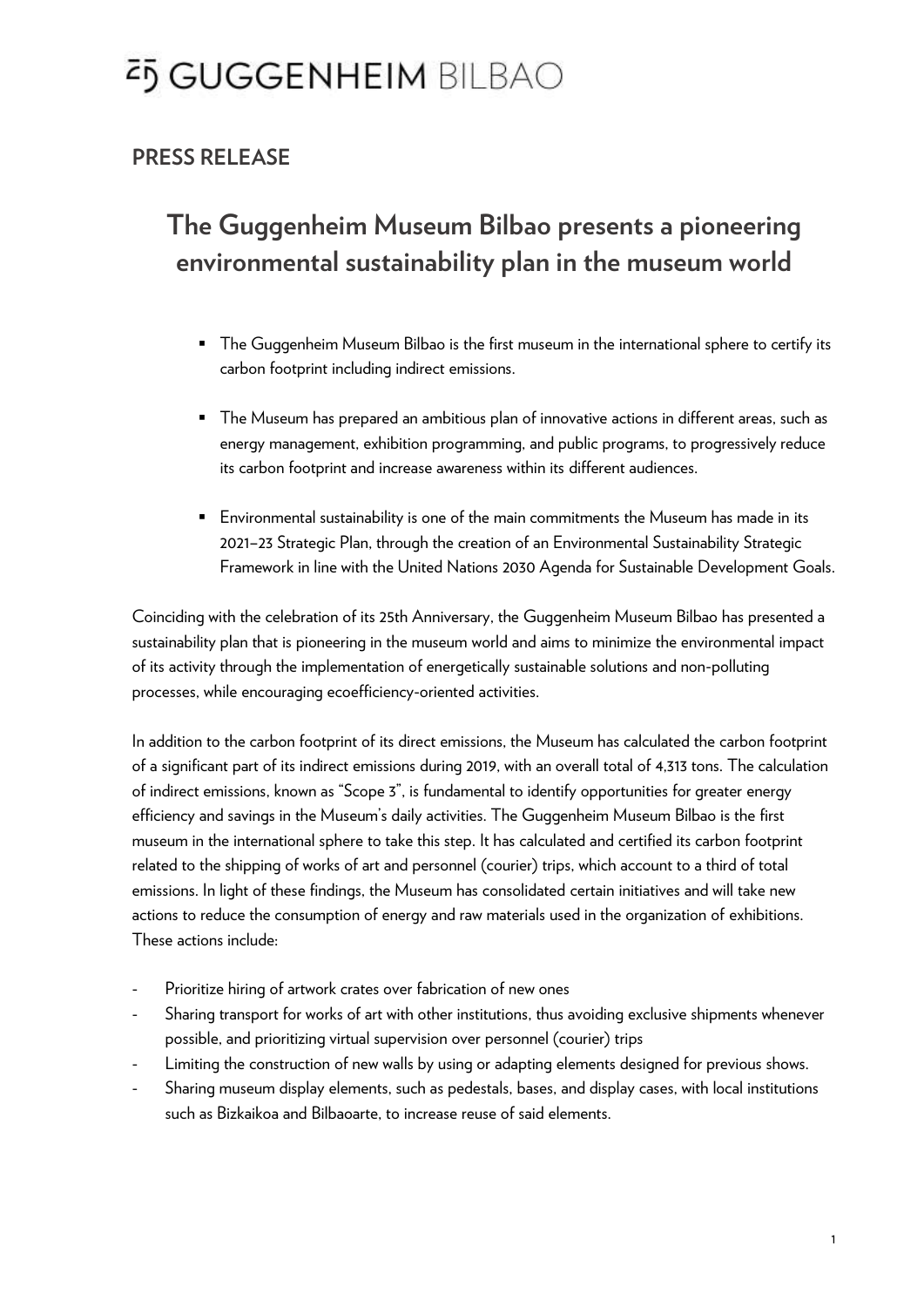### <sup>2</sup>5 GUGGENHEIM BILBAO

#### 2022 Strategic Framework and Action Plan

The Environmental Sustainability Strategic Framework realizes one of the main commitments of the Museum's 2021–23 Strategic Plan and is aligned with the United Nations 2030 Agenda for Sustainable Development Goals.

As part of the initial deployment of the Strategic Framework, the Museum has recently created Gu-Zero, an interdisciplinary team of individuals working in different Museum departments, whose mission is to inform, increase awareness, and involve the staff in its sustainability goals, identify areas and opportunities for improvement, and catalyze and monitor the actions contained in the annual sustainability program.

The 2022 Action plans includes the following initiatives, among others:

- **The Museum's Art Program** for 2022 includes a line of action that reflects on the environment and promotes ecological awareness. In April, the Museum opened *Motion. Autos, Art, Architecture*, an exhibition that surveys the industrial history of the 20th century and features, as its concluding chapter, the so-called "Gallery of the Future," a space where fifteen world-renowned universities in the fields of design and architecture address the challenges of mobility in the future, with a strong emphasis on innovation in sustainability and energy transition. Furthermore, the programming for the Film & Video gallery features two exhibitions in which artists from different lattitudes address issues relating to climate justice in the Postcolonial era: Monira Al Qadiri: Holy Quarter, which opened in March, and The Otolith Goup: O Horizon, opening in June.
- With regard to Public Programs, the Museum is organizing the seminar *Mobility Futures* on June 30 and July 1 in collaboration with the University of the Basque Country – UPV/EHU Summer Courses that, as a parallel activity to the exhibition *Motion. Autos, Art, Architecture*, will bring together the universities featured in the Gallery of the Future to address the future of mobility in the coming decades. In October, the Museum will also host the international symposium "Water Ecologies" which looks to encourage dialogue and collaboration between artists, scientists, and technologists within the global context of climate change and its related challenges. This event, in collaboration with the European Commission's initiative STARTS4Water and the consortium of institutions it integrates, will present some of the most relevant voices today.
- **EXT** In 2022 the Museum will measure its carbon footprint for 2021, including indirect emissions from crates and exhibition display elements. Furthermore, it will tackle for the first time the complete measurement of the footprint of an exhibition (Motion. Autos, Art, Architecture), including all indirect emissions involved in the development and realization of the show, such as the shipping of artworks and automobiles, crating, and museum display equipment and elements like new walls, pedestals, bases, display cases, paint, texts, and labels.